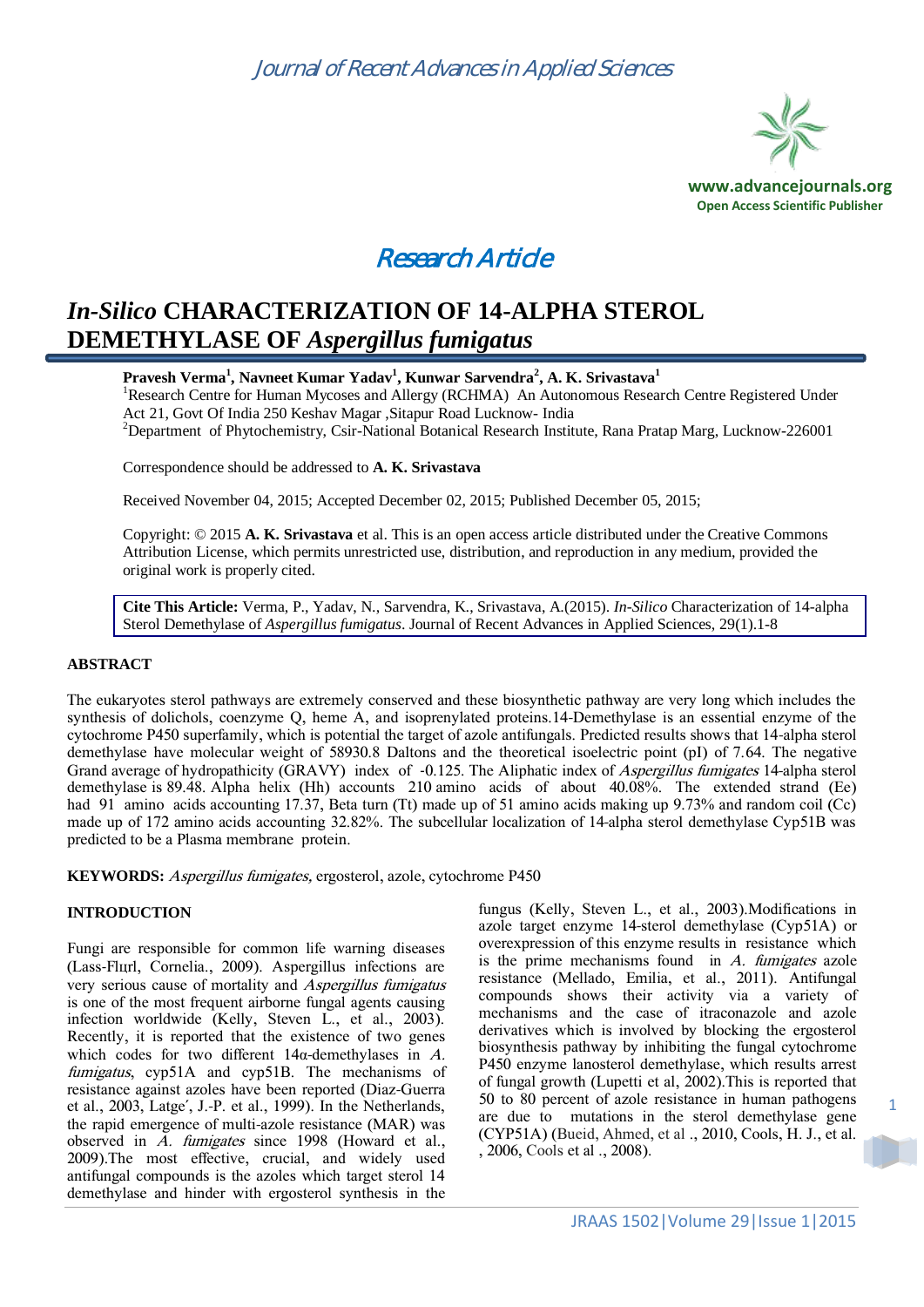## Journal of Recent Advances in Applied Sciences

Protein structure and computational studies are important tools in the study of drug action and resistance. It is reported that CYP51A may encode the major sterol 14 demethylase enzyme which is required for growth (Warrilow, Andrew GS, et al., 2010). CYP51B is another isoform of Sterol 14-Demethylase (CYP51) but not well studied and characterized, so here we have characterized it in silico for further study.

### **METHODS**

#### **Sequence retrieval**

The amino acid sequence of the 14-alpha sterol demethylase of *Aspergillus fumigates* was obtained from<br>the sequence database of NCBI the sequence database of NCBI (http://www.ncbi.nlm.nih.gov/protein/XP\_749134.1). In the present work we have focused on Physico-chemical characterization, Secondary structure prediction, Subcellular localization prediction (Hossain, Md Musharaf.,2012).

#### **Physico-chemical characterization**

The various parameters like viz; values of theoretical isoelectric point (pI), molecular weight, total number of positive and negative residues, extinction coefficient (Gill SC et al, 1989) instability index (Guruprasad et al, 1990), aliphatic index (kai AJ 1980) and grand average hydropathy (GRAVY) (Kyte J, 1982, Gupta, Sachin, et al. 2013) were computed.

### **Secondary structure prediction**

The secondary structure predictions have been carried out by the self optimized prediction method (SOPM) server with output width 70, the sequence of 14-alpha sterol demethylase of *Aspergillus fumigates* was submitted in the fasta formate and the results were analysed.

### **Signal peptide prediction**

SignalP 4.1 server (http://www.cbs.dtu.dk/services/SignalP/) were used to predicts the presence and location of signal peptide cleavage sites in amino acid sequences 14-alpha sterol demethylase (Petersen et al, 2012).

### **Subcellular localization prediction**

Subcellular localization of 14-alpha sterol demethylase was predicted by CELLO v.2.5 (Lubec G., L. et al, 2005). Results were also cross-checked with another subcellular localization PredictProtein servers (Yu N. Y., et al, 2010, Paul, Sudip, et al, 2015).

# **RESULTS & DISCUSSION**

#### **Physico-chemical characterization**

The physiochemical properties of *Aspergillus fumigates* 14-alpha sterol demethylase protein were assessed by ProtParam tool. The 14-alpha sterol demethylase was predicted to have molecular weight of 58930.8 Daltons and the theoretical isoelectric point (pI) of 7.64 indicating that the protein is positively charged. The instability index of the protein was computed to be 43.95, classified this protein as unstable. The negative Grand average of hydropathicity (GRAVY) index of ‐0.125 is indicative of a hydrophilic and soluble protein. (Kyte, J. and Doolittle, R.F., 1982).The most abundant amino acid residue was found to be Leucine (50), followed by Serine (38) and Valine (37). The lowest was found as Tryptophan. The sequence had 56 negatively charged residues (Aspartic acid + Glutamic acid) and  $57$  positively charged residues (Arginine  $+$  Lysine). The molecular formula, amino acid composition, atomic composition & total number of atoms of the protein are shown below.

**Figure 1:** Atomic composition of Aspergillus fumigates 14-alpha sterol demethylase assessed by ProtParam tool

# Atomic composition:

| Carbon   | c | 2675 |
|----------|---|------|
| Hydrogen | н | 4153 |
| Nitrogen | Ν | 703  |
| Oxygen   | 0 | 758  |
| Sulfur   | S | 20   |

# Formula: C<sub>2675</sub>H<sub>4153</sub>N<sub>703</sub>O<sub>758</sub>S<sub>20</sub> Total number of atoms: 8309

## **Aliphatic index**

The aliphatic index of a protein is defined as the relative volume occupied by aliphatic side chains (alanine, valine, isoleucine, and leucine). It may be regarded as a positive factor for the increase of thermostability of globular proteins (Ikai, A.J., 1980). The Aliphatic index of Aspergillus fumigates 14-alpha sterol demethylase is 89.48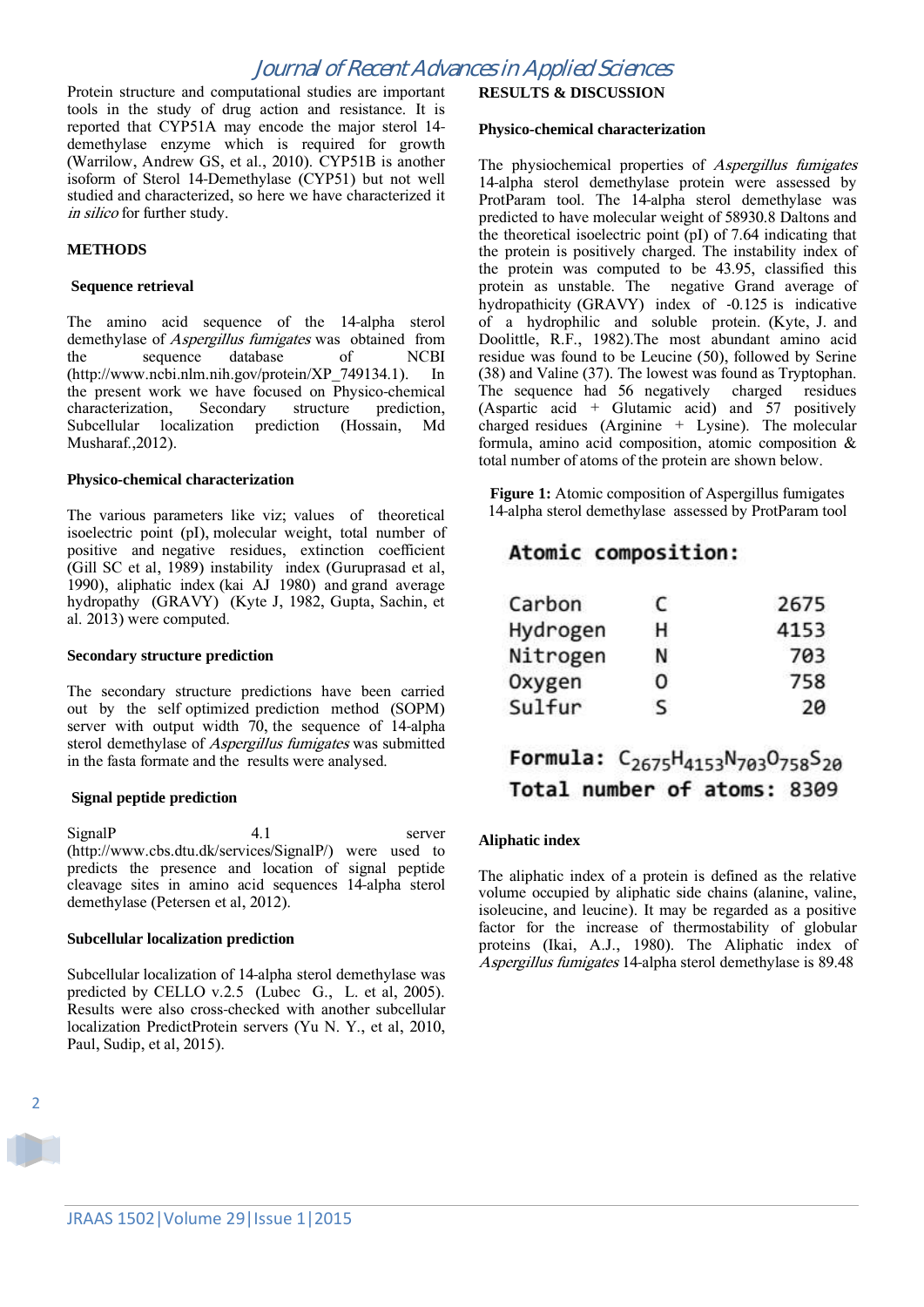# Journal of Recent Advances in Applied Sciences

**Figure 2:** Amino acid composition of Aspergillus fumigates 14-alpha sterol demethylase assessed by ProtParam tool

Number of amino acids: 524

Molecular weight: 58930.8

Theoretical pI: 7.64

Amino acid composition:

| Ala | (A) | 34             | 6.5% |
|-----|-----|----------------|------|
| Arg | (R) | 25             | 4.8% |
| Asn | (N) | 19             | 3.6% |
| Asp | (D) | 28             | 5.3% |
| Cys | (C) | 8              | 1.5% |
| Gln | (Q) | 14             | 2.7% |
| Glu | (E) | 28             | 5.3% |
| Gly | (G) | 33             | 6.3% |
| His | (H) | 16             | 3.1% |
| Ile | (1) | 34             | 6.5% |
| Leu | (L) | 50             | 9.5% |
| Lys | (K) | 32             | 6.1% |
| Met | (M) | 12             | 2.3% |
| Phe | (F) | 28             | 5.3% |
| Pro | (P) | 31             | 5.9% |
| Ser | (S) | 38             | 7.3% |
| Thr | (T) | 30             | 5.7% |
| Trp | (W) | $\overline{7}$ | 1.3% |
| Tyr | (Y) | 20             | 3.8% |
| Val | (V) | 37             | 7.1% |
| Pyl | (0) | $\theta$       | 0.0% |
| Sec | (U) | 0              | 0.0% |

## **Secondary structure prediction**

A newly method known as self-optimized prediction method (SOPM) has been used in the prediction of the secondary structure of Aspergillus fumigates 14-alpha sterol demethylase.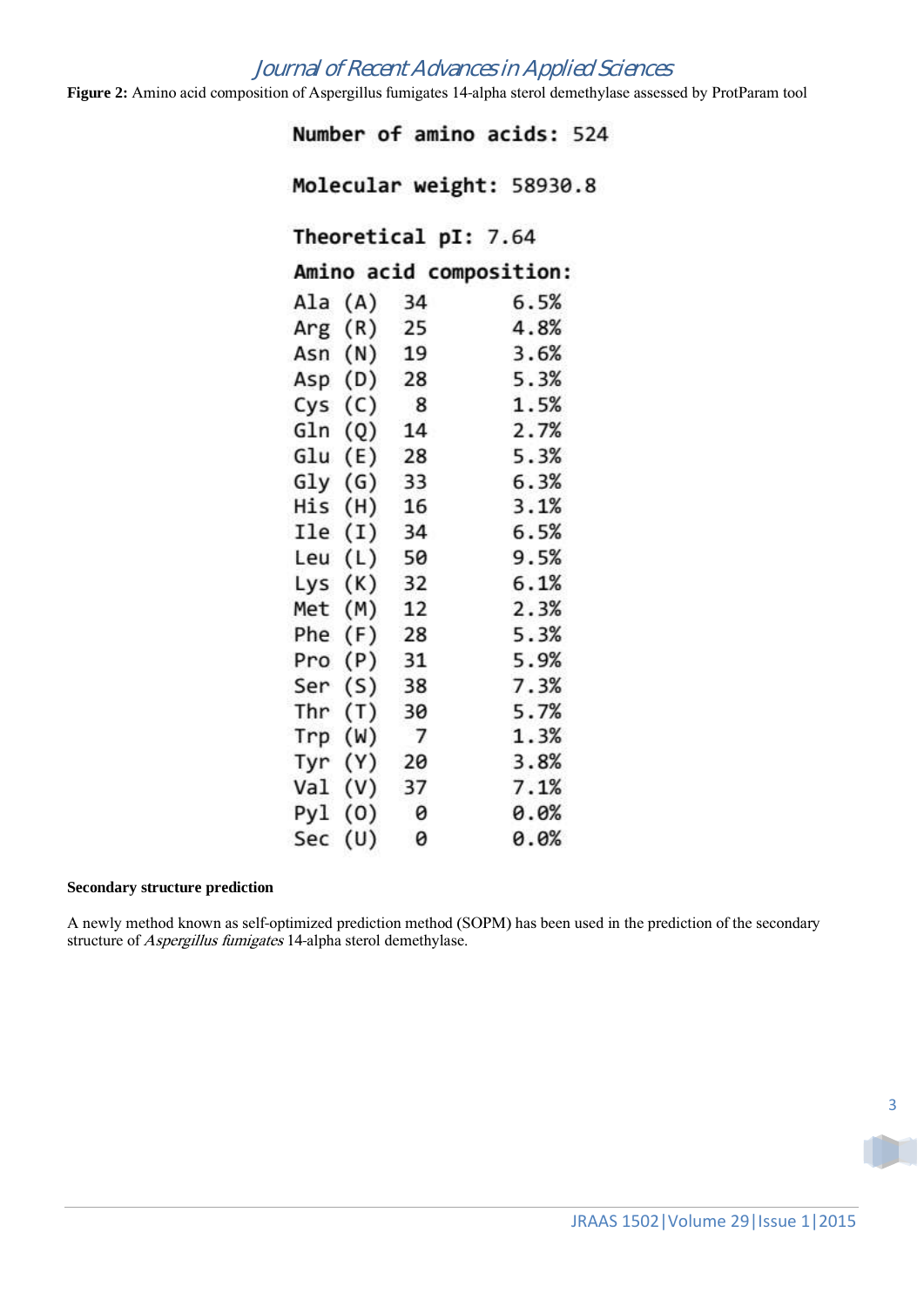| Alpha helix (Hh)             | 210 is 40.08% |
|------------------------------|---------------|
|                              |               |
| 310 helix $(Gg)$             | 0 is $0.00\%$ |
|                              |               |
| Pi helix (Ii)                | 0 is $0.00\%$ |
|                              |               |
| <b>Beta bridge (Bb):</b>     | 0 is $0.00\%$ |
|                              |               |
| <b>Extended strand (Ee):</b> | 91 is 17.37%  |
|                              |               |
| Beta turn (Tt):              | 51 is 9.73%   |
|                              |               |
| <b>Bend region (Ss):</b>     | 0 is $0.00\%$ |
|                              |               |
| Random coil (Cc):            | 172 is 32.82% |
|                              |               |
| Ambiguous states (?) :       | 0 is $0.00\%$ |
|                              |               |
| Other states                 | 0 is $0.00\%$ |

**Figure 3:** The Box representing the calculated secondary structure elements of Aspergillus fumigates 14-alpha sterol demethylase by SOPMA.

10 20 30 40 50 60 70  $\overline{\phantom{a}}$ I  $\overline{\phantom{a}}$ MGLIAFILDGICKHCSTQSTWVLVGIGLLSILAVSVIINVLQQLLFKNPHEPPVVFHWFPFIGSTISYGI DPYKFFFDCRAKYGDIFTFILLGKKTTVYLGTKGNDFILNGKLRDVCAEEVYSPLTTPVFGRHVVYDCPN AKLMEQKKFVKYGLTSDALRSYVPLITDEVESFVKNSPAFQGHKGVFDVCKTIAEITIYTASRSLQGKEV chhhhhtceeeetcchhhhhhhhhhhhhhhhhhttccccccceeeehhhhhhheeeeehccccccchh RSKFDSTFAELYHNLDMGFAPINFMLPWAPLPHNRKRDAAORKLTETYMEIIKARROAGSKKDSEDMVWN LMSCVYKNGTPVPDEEIAHMMIALLMAGOHSSSSTASWIVLRLATRPDIMEELYQEQIRVLGSDLPPLTY DNLOKLDLHAKVIKETLRLHAPIHSIIRAVKNPMAVDGTSYVIPTSHNVLSSPGVTARSEEHFPNPLEWN PHRWDENIAASAEDDEKVDYGYGLVSKGTNSPYLPFGAGRHRCIGEQFAYLQLGTITAVLVRLFRFRNLP GVDGIPDTDYSSLFSKPLGRSFVEFEKRESATKA tttcccccccheeecccccceehhhhhttccch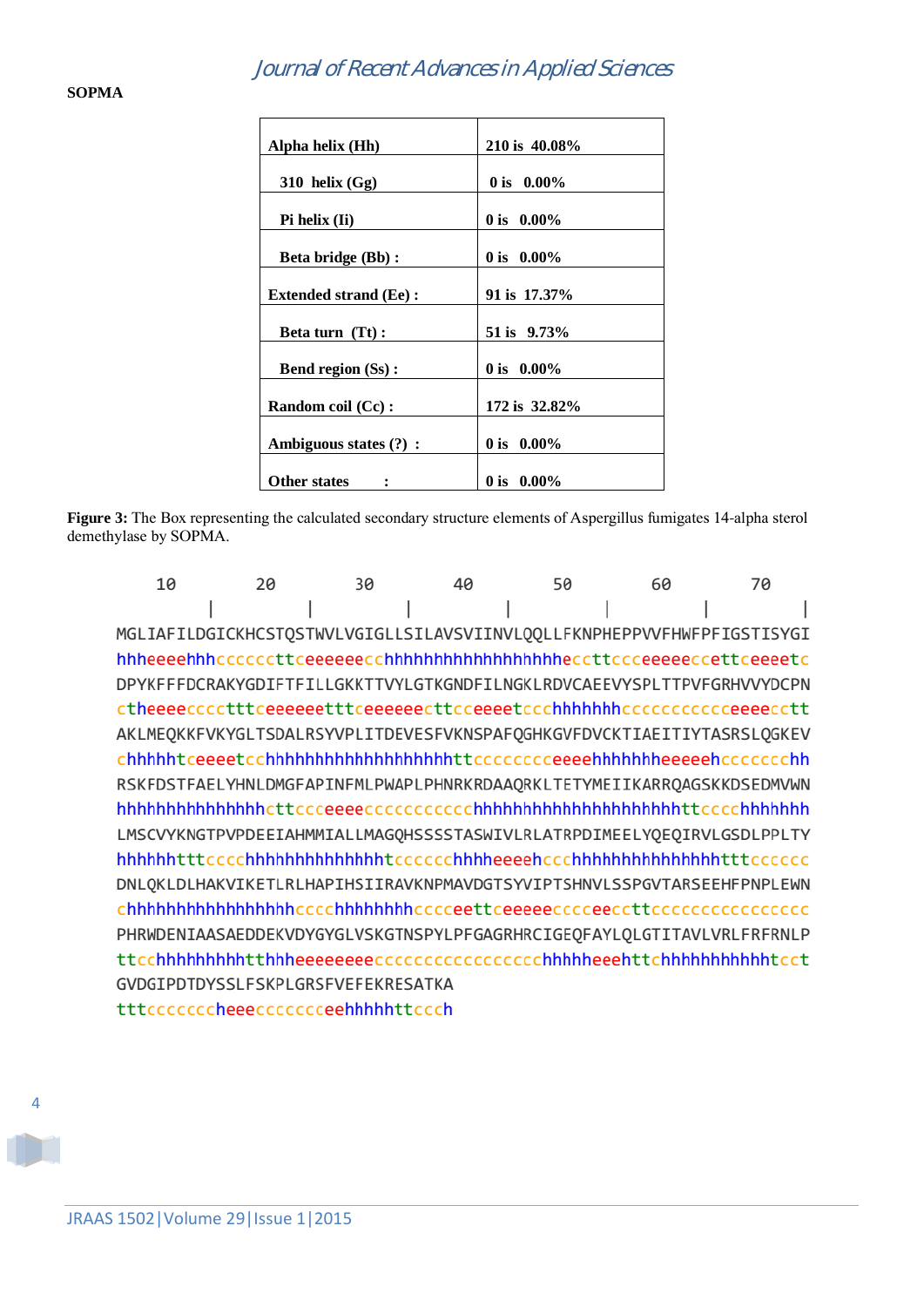# Journal of Recent Advances in Applied Sciences

Figure 4: Secondary structure of Aspergillus fumigates 14-alpha sterol demethylase predicted by using SOPMA C<sup>=</sup> Random coil,  $H=$  Helix,  $E=$  extended strand



**Figure 5:** Predicted secondary structure of Aspergillus fumigates 14-alpha sterol demethylase. Here, helix is indicated by blue, while extended strands and beta turns are indicated by red and green, respectively.



he protein Sequence length was 524 Amino acid whose Alpha helix (Hh) accounts 210 amino acids of about 40.08%. The extended strand (Ee) had 91 amino acids accounting 17.37, Beta turn (Tt) made up of 51 amino acids making up 9.73% and random coil (Cc) made up of 172 amino acids accounting 32.82%. There was no  $3_{10}$  helix (Gg), Pi helix (Ii), Beta bridge (Bb), Ambigous states, Bend region (Ss) and other states. The parameters were window width of 17 with a similarity threshold 8 and the number of states is 4 (Geourjon and Deleage 1995).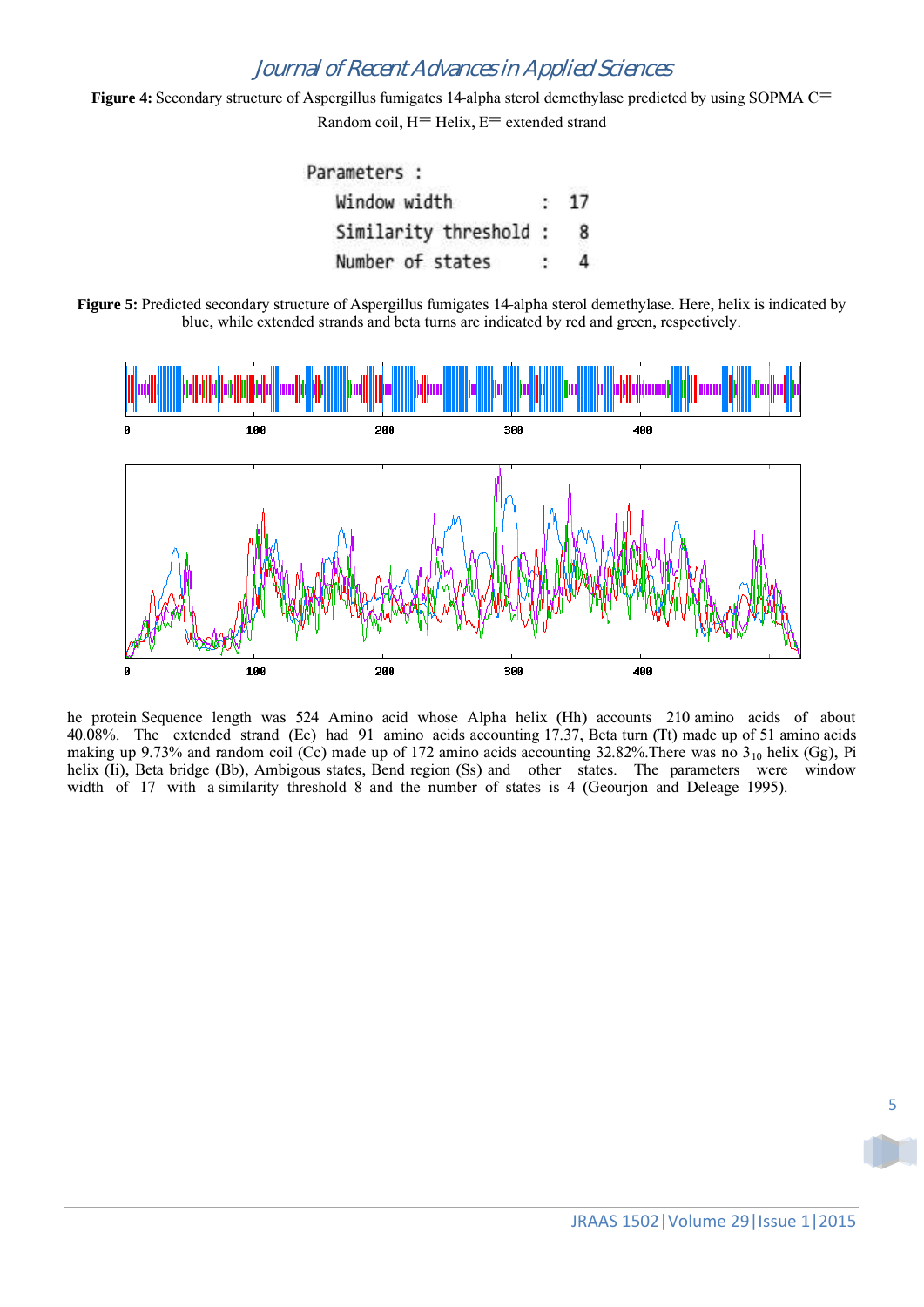**Figure 6:** Signal peptide prediction by SignalP 4.1



SignalP-4.1 prediction (euk networks): Sequence

Prediction of signalPNN using the euk networks of the SignalP 4.1 software (http://www.cbs.dtu.dk/services/SignalP/) The most likely cleavage site between the positions 17 and 18 is CST-QS.

## **Subcellular localization prediction**

To Predict a subcellular localization of any unknown proteins may provide the clues about their cellular functions. This clues can be exploited in understanding the role of protein in disease mechanism and to develop drugs [Zhang R, et al 2004 ]. The subcellular localization of 14-alpha sterol demethylase Cyp51B was predicted to be a Plasma membrane protein. It was analyzed by CELLO and further authenticated by PredictProtein severs.( Paul, Sudip, et al., 2015).

**(A)**

# CELLO Prediction:

| <b>LOCALIZATION</b> | <b>RELIABILITY</b> |
|---------------------|--------------------|
| PlasmaMembrane      | 0.626              |
| Peroxisomal         | 0.431              |
| PlasmaMembrane      | 0.887              |
| PlasmaMembrane      | 0.337              |
| PlasmaMembrane      | 0.473              |
|                     |                    |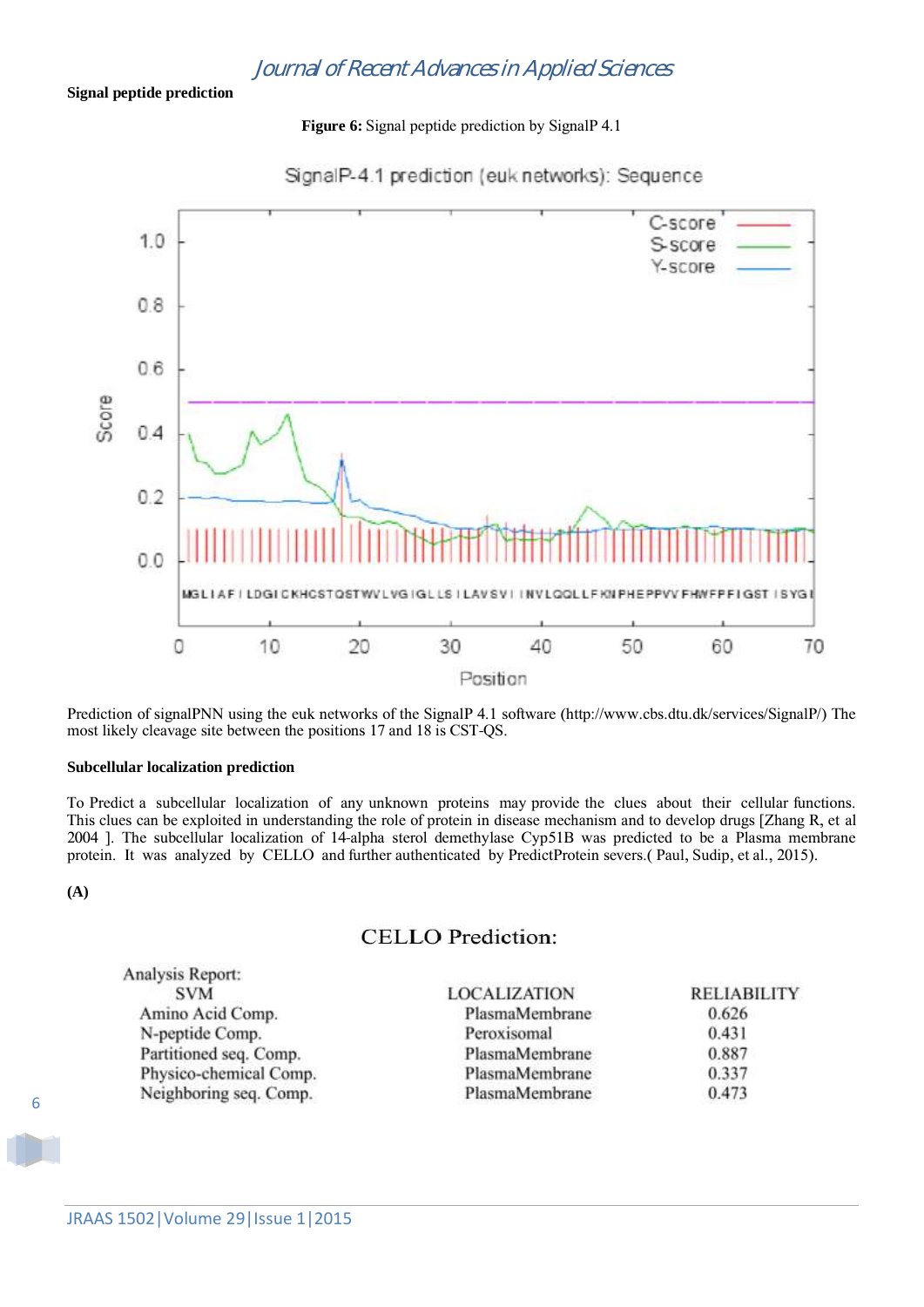## **Sequence length: 524 AA**

**(B)**



**Figure 7**: SeqID: gi|70987441|ref|XP\_749134.1| 14-alpha sterol demethylase Cyp51B [Aspergillus fumigatus Af293] Subcellular localization prediction (A) By CELLO prediction (B) By PredictProtein server



# **Amino Acid composition**

The imidazole antifungals (e.g. miconazole, fluconazole and econazole) are heterocyclic synthetic compounds which inhibited the enzyme lanosterol  $14 \alpha$ -demethylase a necessary enzyme which convert lanosterol to ergosterol. These antifungal drugs blocks the demethylation of the C-14 of lanosterol resulting in depletion of ergosterol in fungal membrane leading to disruption of the fungal membrane structure and other essential functions of resulting in blockage of fungal growth (Diaz Guerra et al., 2003).

The present study was conducted to Physico-chemical characterization, Secondary structure prediction, Signal peptide prediction and Subcellular localization prediction of lanosterol 14 α-demethylase from Aspergillus fumigates which will be noteworthy for the control and designing an inhibitor against this deadly disease.

## **REFERENCES**

- 1. Lass-Flurl, Cornelia. "The changing face of epidemiology of invasive fungal disease in Europe." Mycoses 52.3 (2009): 197-205.
- 2. Kelly, Steven L., et al. "The biodiversity of microbial cytochromes P450." Advances in microbial physiology 47 (2003): 131-186.
- 3. Diaz-Guerra TM, Mellado E, Cuenca-Estrella M, Rodriguez-Tudela JL. (2003). A point mutation in the 14α-sterol demethylase gene cyp51A contributes to itraconazole resistance in Aspergillus fumigatus. Antimicrob. Agents Chemother. 47:1120–1124.
- 4. Latge´, J.-P. 1999.Aspergillus fumigates and aspergillosis. Clin. Microbiol.Rev.12:310–350.
- 5. Howard, S.J., Cerar, D., Anderson, M.J., Albarrag, A., Fisher, M.C., Pasqualotto, A.C.,